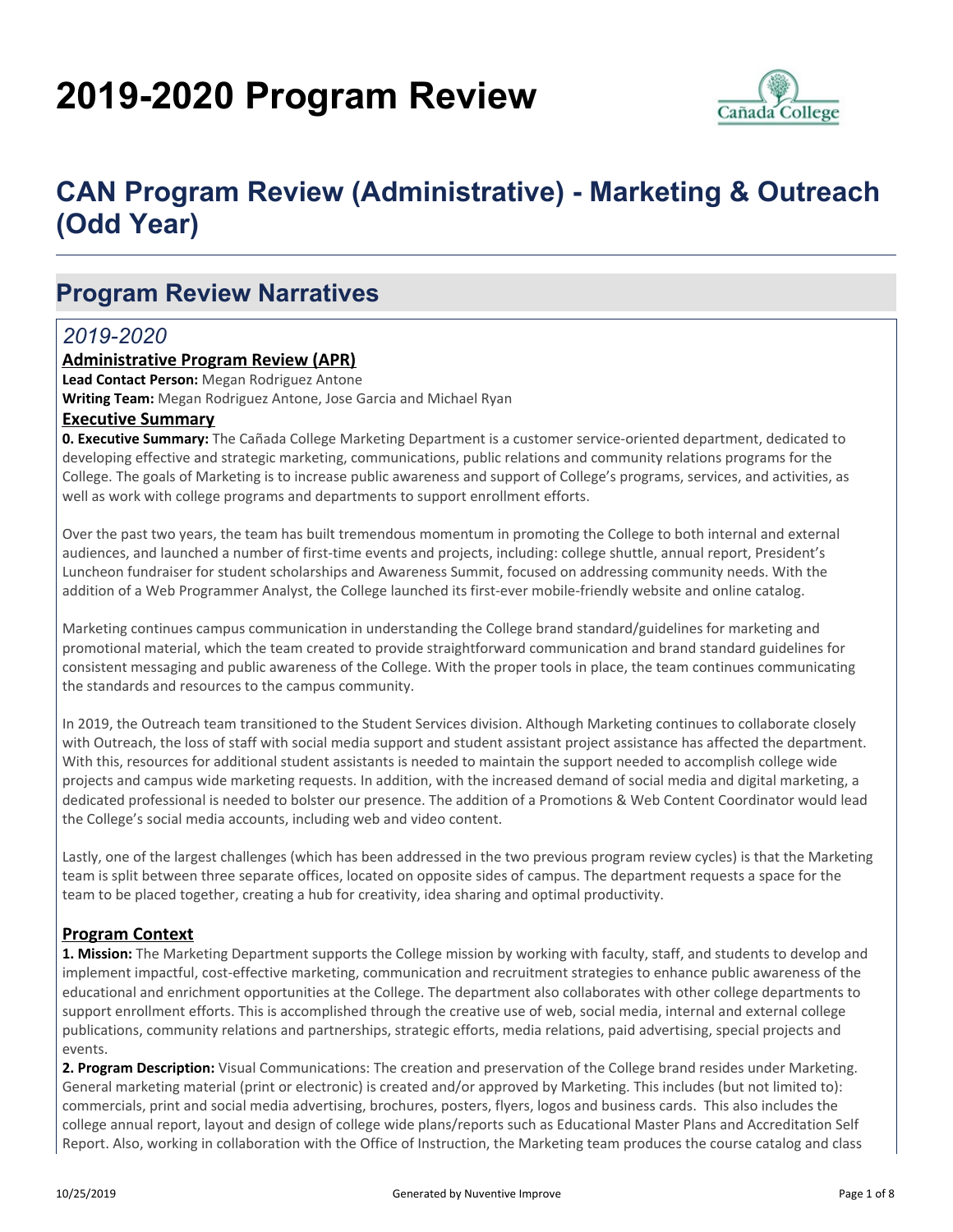schedules. Accuracy and integrity of information for academic year material is maintained regularly with timely updates to the catalog amendment webpage.

Marketing: The Marketing Department creates the overall Marketing Plan that is developed, executed, and assessed by the Marketing Department under the direction of the Office of the President. The plan includes (but is not limited to): website, print and electronic marketing materials, media relations, special event marketing, social media, media buying and community relations.

Internal/External Communications: The Marketing Department maintains Cañada's primary social media handles: Facebook, Instagram, Twitter, YouTube and the College blog. These are integral communication channels to current and prospective students, faculty, staff, alumni and the general public. The Marketing Office provides support to other departments in developing secondary social media accounts that are program specific. Additionally, Marketing works with departments around campus to distribute all employee messages as well as electronic communications to students through GWAMAIL. This includes developing the message and targeting the audience. Marketing also produces and distributes the President's Weekly Update, College's What's Happening at Cañada?" weekly, all-campus event blast as well as the monthly report on the College to the Board of Trustees. In addition, campus communications related to emergency or urgent notifications are facilitated by the department.

Public/Media Relations: Media relations is coordinated through the Director of Community Relations & Marketing, in association with College & District Administration. This includes emergency management and crisis communications, the preparation and distribution of news releases/statements, coordination of on-campus media events and responding to media inquiries.

Web: The Marketing Department maintains the college website, an essential communications tool to share timely information for current and prospective students, faculty and staff. It also involves updating changing technologies on the website, making improvements in search engine optimization, and ensuring that our web content continues to be accessibility compliant to users with disabilities. This also includes the online schedules and course catalogs and liaising with District ITS on web projects. The department is also responsible for maintaining the digital screens that are displayed across campus to promote campus events and services available to students.

Community Relations: The Marketing Department is a lead for major community resource and fundraising events such as the President's Luncheon and Awareness Summit. In addition, Marketing partners with other college programs to coordinate community events within the "Cañada in Your Community" community relations initiative. The team works diligently to discover and cultivate new partnerships with educational institutions, local corporate and non-profit organizations. These efforts have generated new opportunities for Cañada College to not only hold a stronger presence in the community, but connect with potential students and guide them to Cañada.

Special Events: The Marketing Department (often in collaboration with other departments) plans, organizes and executes campus-wide events such as groundbreaking and ribbon cutting ceremonies, speaker series, Connect to College and Commencement. The department also serves as a point of contact to community members/organizations that hold events on our college campus.

**3. Community & Labor Needs:** Enrollment has decreased in the past few years. One (of a few different reasons) that can be linked to the decrease is the current strength in our economy. It is a topic that is being discussed campus wide and the Marketing team is a part of the conversation in identifying strategies, tools and goals to create an inclusive approach to enrollment management.

In addition, as the state of media continues to evolve at rapid speed, the need for print marketing is still important but the trend of electronic marketing is growing with no sign of slowing down. This is especially important as the bulk of our target market utilizes electronic media every day to receive timely information through web, social media, videos, news blogs, etc. With that, it is an ongoing need for the Marketing Department to remain current with the latest communications trends and implement promotional tactics to remain competitive, with the main selling tool as our website. To do this, the team will seek opportunities through courses, webinars and conferences to learn about technology that will make the Cañada's marketing competitive with the other community and technical colleges.

#### **Looking Back**

**4. Major Accomplishments:** The Marketing Department is proud to be a part of a number of first-time college projects and initiatives:

• Completed the College's first-ever responsive, mobile-friendly website. The number of users and page views on our College website has increased dramatically over the past few years, with a 35 percent increase since the mobile web launch, and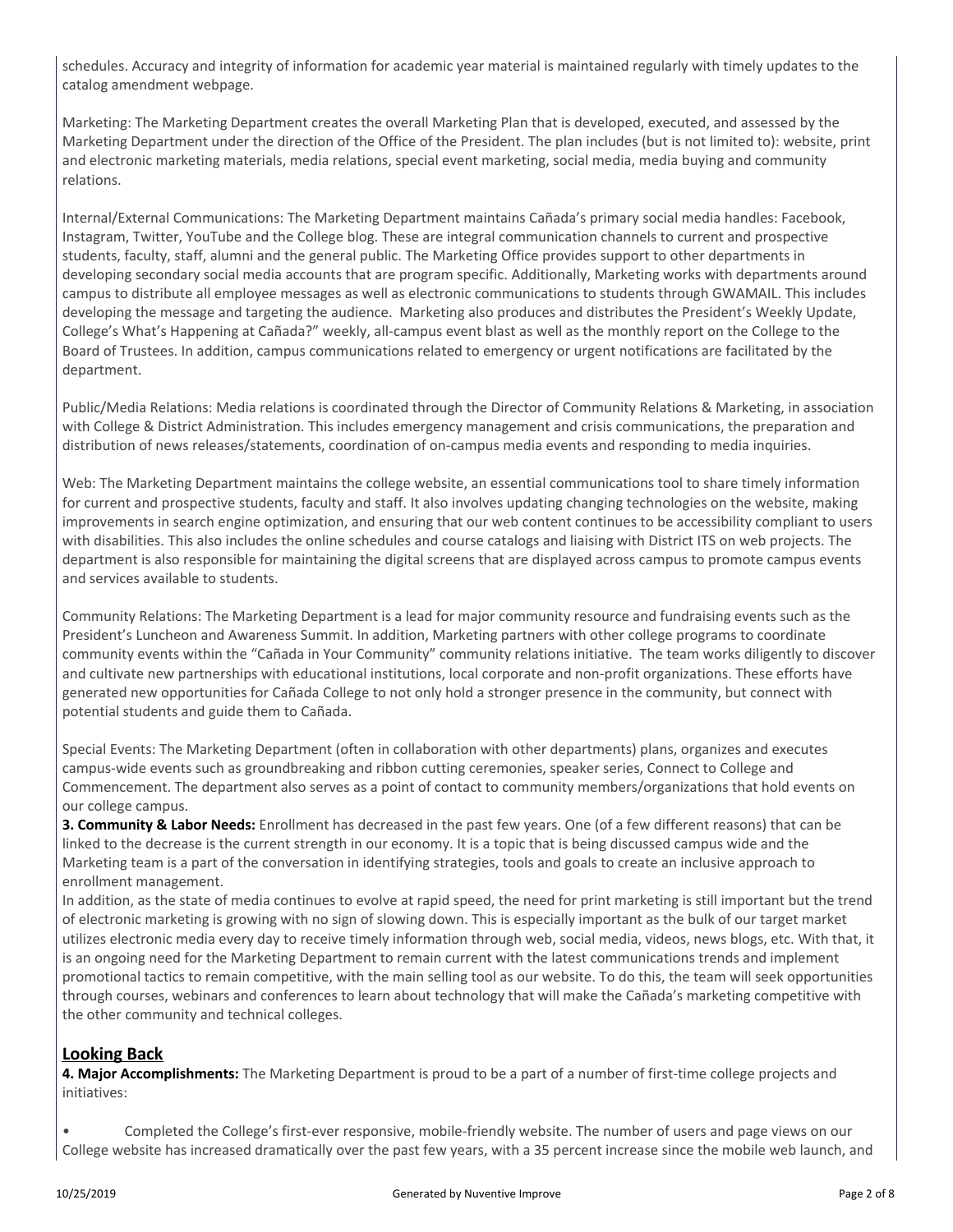continues to grow.

• Designed and created content for the College's first Annual Report, a report to the community, which highlights the years academic, student support services and community initiatives.

• Formed and project managed the First Annual President's Luncheon, a fundraiser to support students through scholarships. The first luncheon, on October 23, 2018, brought together 250 community members (sold out) and raised \$65,000 for the Promise Scholars Program.

o Managed and tracked overall event budget, including a schedule to pay vendors in a timely manner

o Created promotional and sponsor material, including: save the date, sponsor packet, event website, program, donor card and thank you note

o Secured venue, appointed caterer, set up online RSVP/ticketing system, support in fundraising needs and overall event and promotional operations

o Drafted event run of show and program script. Coached and supported all program speakers

o Established job duties and secured volunteers through heavy outreach

o Served as lead for event décor and VIP reception

• Conceived a marketing and community outreach campaign around the launch of the College's first Community Shuttle. Designed shuttle wrap, dedicated shuttle website, social media & community communications strategy, promotional fliers and direct mailers in English and Spanish and dispersed in the community.

o Efforts resulted in a First Place Award from California Community Colleges Public Relations Organization (CCPRO).

• Formed the President's Advisory Group, which provides community input and support to generate innovative resource development at Cañada College. Advised College President on appointment of community representatives from business, industry, government, nonprofit and other organizations whose distinctive backgrounds from a strong foundation of knowledge and support of Cañada College.

• Served on the planning team to launch the annual Awareness Summit, an event that revisits the topics of Housing and Food Insecurity -- issues that many of our students struggle with on a daily basis. Created promotional, RSVP site, event website, event speaker outreach and overall operational logistics.

• Launched of the online college catalog and class schedule which provides students, staff and faculty with searchable and regularly updated for new courses, requirements, a format that's mobile responsive, phone accessible, downloadable and printable by section.

Other Marketing initiatives include:

• Continued partnership with Skyline College and iHeart Media on a digital campaign to promote Spring 2019 enrollment and the Promise Program. The campaign utilized well known on-air talent, high frequency on-air and online messaging, targeted digital assets, engaging social and incentives only Skyline College and Cañada College could offer by partnering with iHeart Media. The campaign resulted in 2.3+ million impressions, garnering nearly 20 times financial value than the colleges invested.

• The College Facebook & Instagram accounts have increased its followers by more than 39 percent since the last program review cycle.

• Creation of three class schedules displayed both on and off campus.

• Continued design and implementation of promotional bus ads. Also partnered with CSM and Skyline on a districtwide bus ad campaign.

• Designed a number of college wide plans and fact sheets, including the Educational Master Plan, ISER, College Fact Sheet, Yearly PRIE Fact Sheet and Promise Scholars Program Fact Sheet.

• Updated college virtual tour video to reflect updates to campus.

• Planned, coordinated and executed a number of campus-wide events, including: Science & Technology Ribbon Cutting, Topping Out and Groundbreaking Ceremony, Commencement and Connect to College.

• Created a promotional and engagement campaign around the College's 50th anniversary. Efforts resulted in a First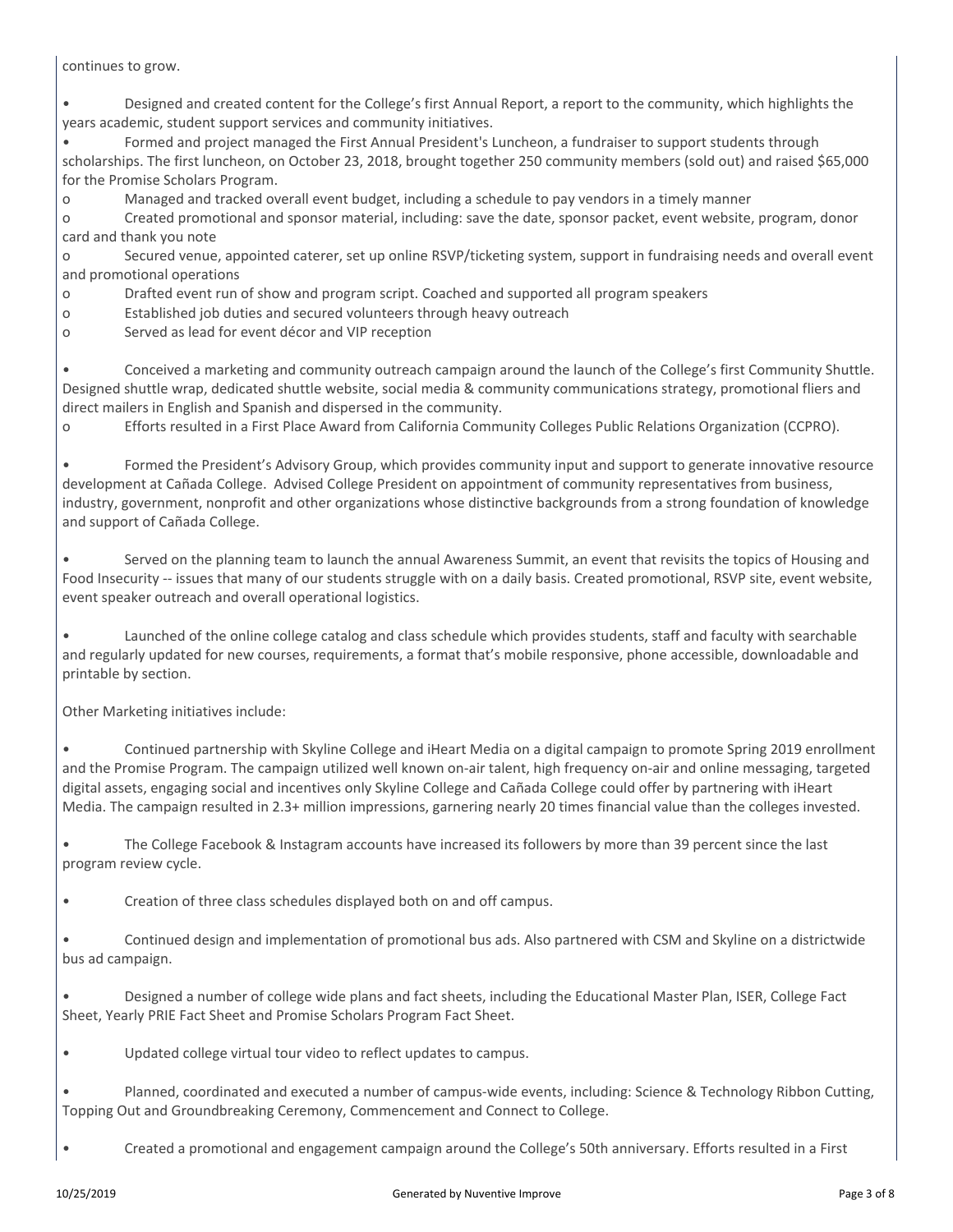Place Award from California Community Colleges Public Relations Organization (CCPRO).

o Created materials such as: a suite of logos, banners, light-post signs, presentation templates, event flyers and initial messaging to campus community.

- o Partnered with the College Bookstore to create and sell 50th anniversary merchandise
- o Established planning committees around the celebration, which includes campus events and partnerships
- o Launched a website themed around the College's 50th anniversary, which included a number of "interactive"

components of the site that allows students, staff, faculty, alumni, friends and community members of the College to share their memories and well wishes.

• Continued efforts through Cañada in Your Community, a campus-wide community relations effort to gather students and employees together and partner with local organizations to perform service events that support San Mateo County residents. This includes the Jacket & Toy Drive, which serves between 125-130 families every year.

**5. Impact of Resource Applications:** Our team is small but strong. Each Marketing team member plays an integral role in promoting the programs and services offered at the College. The Director, Visual Communications Coordinator and Web Programmer Analyst work together to further communicate its mission and enhance public awareness of educational and enrichment opportunities available to the community. To keep current, the team will consistently evaluate current processes and planning, paired with new ideas and action plans that will, undoubtedly, solidify as Marketing continues to grow and thrive a team.

#### **Current State of the Program**

**6A. State of the Program - Observation:** The Marketing Department is comprised of a talented team that supports the College mission by developing and implementing impactful, cost-effective marketing communication strategies to enhance public awareness of the College. We have many strengths, including:

- Dedicated to growing the Cañada brand and spreading the College mission
- Solid communication and technical skills
- Creative and collaborative spirit
- Positive leaders in the College community
- Exemplary networking and relationship building skills
- Can-do, customer-service-oriented attitude
- High-energy team environment
- Open to new ideas and easily embrace change
- Constant dedication to learn new technology/methodologies

In addition to our strengths, we are also met with challenges:

- Maintaining a collaborative environment with staff offices on opposite sides of campus
- Lack of College awareness of the established Brand/Style
- Unifying the college brand and design in materials that are created within other campus departments without approval or consistency
- Lack of campus community awareness and engagement in College's community relations efforts
- Lack of communicating procedures, campus-wide, for approving marketing material
- Lack of campus awareness of where/how to properly display print collateral
- Overall workload for staff
- Lack of employee support and participation in community relations activities and initiatives

**6B. State of the Program - Evaluation:** Changes that could be implemented to improve our program include:

- Continue to share and present style guide to the campus community
- Continue to present material re-branding/redesign presentation to all divisions
- Refresh key promotional pages to the College website
- Continue to share (with administration, faculty, staff and students) the value of supporting, and joining college-wide recruitment efforts to raise awareness and garner support of enrollment efforts
- Hire additional staff to assist in content-related work
- Prioritize projects when work overload occurs
- Hire student assistants for growing workloads

**7A. SAO Assessment Plan:** Each area team member has identified SAOs to work toward during this Program Review Cycle. The department will review progress on the area SAO on a bi-annual basis throughout this cycle.

SAO's for Web:

Web SAO #1 Maintain and improve canadacollege.edu to provide visitors with the best experience by: reviewing and improving site architecture, clarifying the presentation of content, improving ADA Accessibility compliance, and strengthening the website'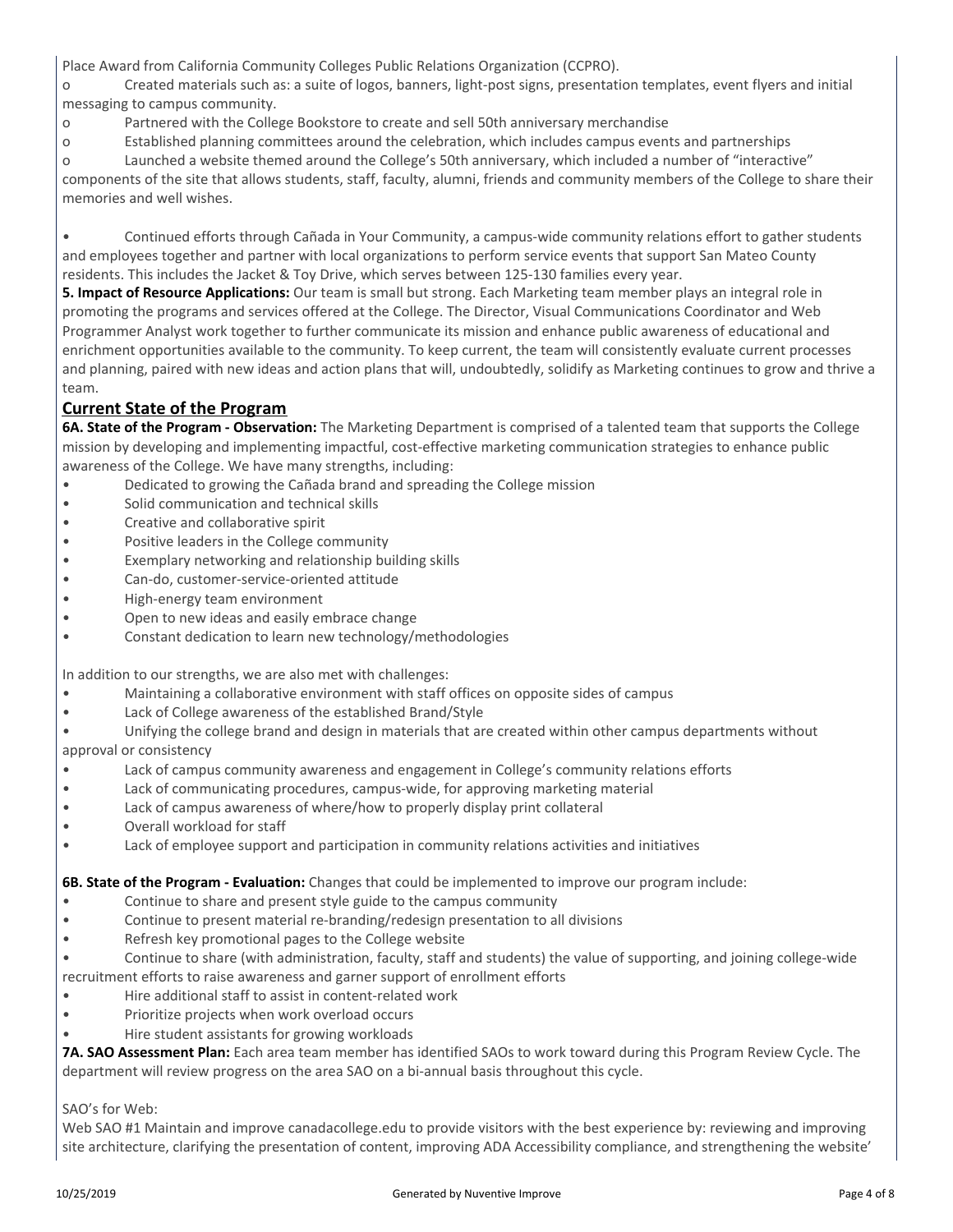s effectiveness as a marketing tool.

Web SAO #2 Support Cañada College website content owners and editors by: providing training in OU Campus, creating documentation allowing content editors to be more autonomous in OmniUpdate, creating OU Campus-based components, and maintaining systems such as Formstack and Funnelback search engine.

Web SAO #3 Optimize back-end technologies by: keeping technologies up to date and secure, building OU Campus-based tools to make content on our website easier to build and more engaging to its audience, improving the developer workflow, implementing dependable versioning of code-base for a safer and easier development process, and migrating our website to cloud-based hosting to improve the infrastructure of our web servers.

SAO's for Visual Communications:

Visual Communications' SAO #1 Work with College divisions/departments to create attractive, on brand and engaging promotional material to recruit prospective students, generate community awareness and aid in enrollment of their respective programs.

Visual Communications' SAO #2 Create new and improved ready-made print templates in various sizes, as well as digital slide/ad templates for on-campus screens. These templates will also incorporate new ADA statement in the footers, and, with assistance from Web Programmer, will be placed on the website in an accessible format for Administration, Faculty, and Staff. Visual Communications' SAO #3 Expand, improve, and expedite the second Cañada College Annual Report for release in the Fall of 2020.

SAO's for Community Relations & Marketing:

Community Relations & Marketing SAO #1 Identify engaging marketing and communication strategies to showcase student success stories with the encouragement to prospective students that they can also achieve their goals at Cañada College. From here, you can go anywhere!

Community Relations & Marketing SAO #2 Encourage staff and faculty to participate in college organized community relations events through Cañada in Your Community. Event participation will help community members and prospective students get better acquainted with programs and services available at Cañada.

**7B. SAO Assessment Results & Impact:** The SAOs and findings from previous cycle included:

Web SAO: Migrate web content to a mobile responsive design, further integrating useful web technologies and providing a more streamlined experience for its users.

o Competed website launched August 2018.

o The new design will resize and fit correctly on any screen mobile device (phone, tablet, etc.) or a desktop computer.

o The new template is more visually appealing and easy-to-read for the web user.

Visual Communications SAO: Design an Annual Report to demonstrate Cañada's academic and student success to its community stakeholders.

o First Annual Report was completed October 2019.

o Book will be shared with the community to highlight the years academic, student support services and community initiative available to residents and potential students.

Community Relations SAO: Work with College President to create a President's Advisory Group to gather input from community leaders on how Cañada can be the best and most effective partner to accommodate the needs of the community that we serve.

o Launched President's Advisory Group in 2018

o Group meets quarterly where College informs members of current college progress and what Advisory Group Member support is needed.

o Group hosts annual Awareness Summit and President's Luncheon to garner awareness and fundraising.

#### **Looking Ahead**

**8. Program Improvement Initiatives:** Action PlanTimeline Responsible Party Resources Required

Continue work with the College President to create a President's Advisory Group Ongoing Megan Rodriguez Antone No additional resources required at this time

Update general College marketing material; translate in Español to target our growing Hispanic population; Revise Web Español sections

Ongoing Megan Rodriguez Antone, Jose Garcia and Michael Ryan Additional resources may be required for printing Further showcase student success stories

Ongoing Megan Rodriguez Antone, Jose Garcia, Michael Ryan No additional resources required at this time Insure Web Accessibility is current Ongoing Michael Ryan No additional resources required at this time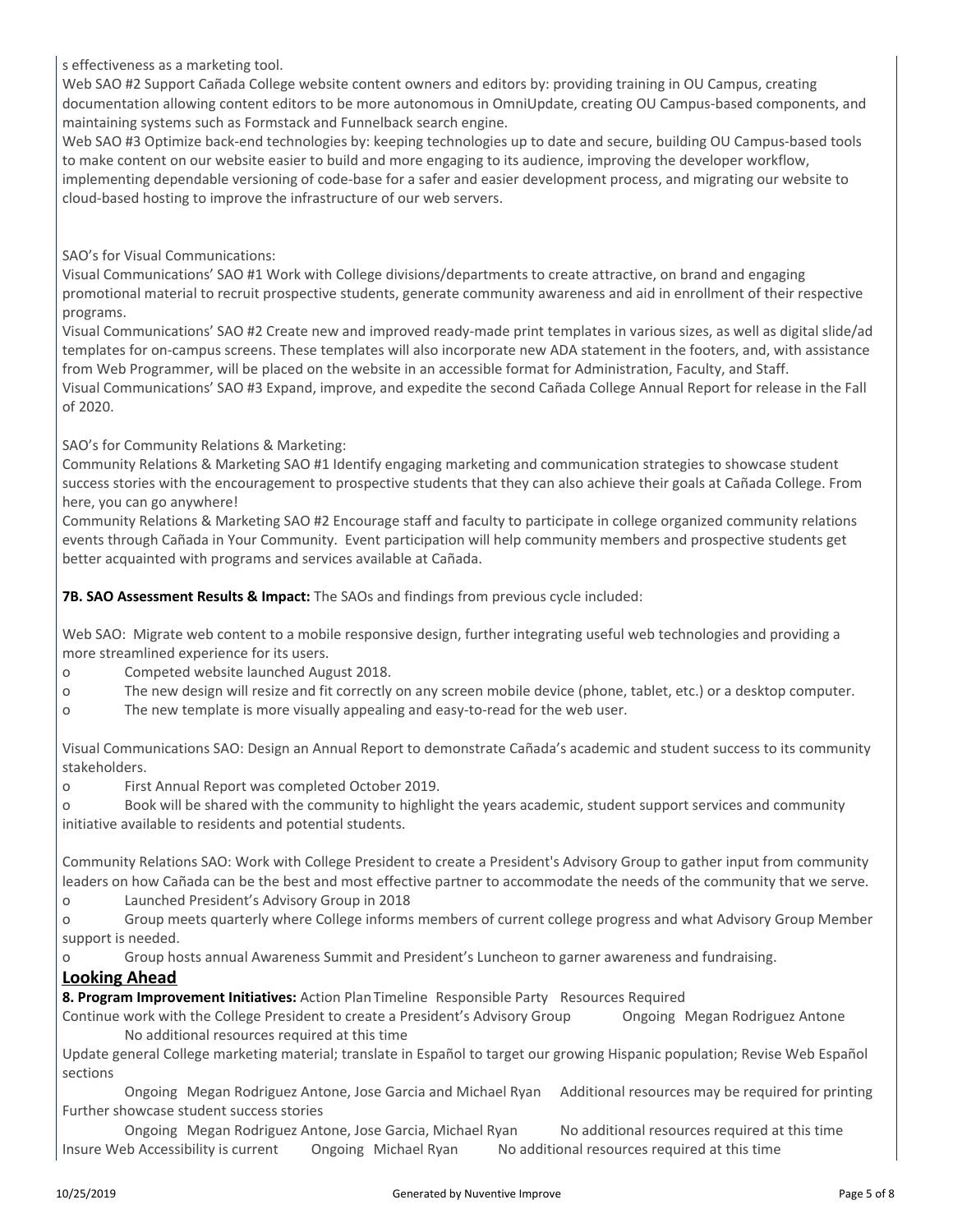Create Annual Report

Ongoing Megan Rodriguez Antone, Jose Garcia, Michael Ryan Budget for print, additional content writers and design support may be required

Continue to update the on and off campus community on capital improvement projects at the College

Ongoing Megan Rodriguez Antone, Jose Garcia, Michael Ryan Funding for special events surrounding groundbreaking and ribbon cutting ceremonies

Create new and improved ready-made print templates in various sizes, as well as digital slide/ad templates for on-campus screens. These templates will also incorporate new ADA statement in the footers, and, with assistance from Web Programmer, will be placed on the website in an accessible format for Administration, Faculty, and Staff. 2020 Jose Garcia & Michael Ryan

Seek opportunities through courses, webinars and conferences to learn about marketing strategies and technologies that will make the Cañada's marketing competitive with the other community and technical colleges. Ongoing Megan Rodriguez Antone, Jose Garcia, Michael Ryan Additional funding will be required

**Program Review Narrative Status:** Complete

## **Objective: Promotions & Web Content Coordinator (1.0 FTE)**

Develops and deploys the College's overall digital presence, including web, social media, video and digital messaging. Supports the Director of Community Relations & Marketing in developing communications content, as directed.

**Objective Status:** 1 - New (PR)

**Objective Year:** 2019-2020

**Estimated Start Date:** 07/01/2020

**Please select the college goals with which this objective aligns.:** Community Connections - Build and strengthen collaborative relationships and partnerships that support the needs of, reflect, and enrich our diverse and vibrant local community. **Please select the district goals with which this objective aligns.:** District Goal #1 - Develop and Strengthen Educational Offerings, Interventions, and Support Programs that Increase Student Access & Success

#### *Action Plans*

**2019-2020 -** Follow the new position proposal process to obtain a staff members who will develop and deploy the College's overall digital presence, including web, social media, video and digital messaging. Supports the Director of Community Relations & Marketing in developing communications content, as directed. (Active)

**Who's Responsible for Completing this Action Plan?:** Megan Rodriguez Antone **Estimated Completion Date:** 7/1/20

# **Objective: iPad**

1 iPad to capture photos, videos and post on college social media channels (\$1,200)

**Objective Status:** 1 - New (PR)

**Objective Year:** 2019-2020

**Estimated Start Date:** 07/01/2020

**Please select the college goals with which this objective aligns.:** Community Connections - Build and strengthen collaborative relationships and partnerships that support the needs of, reflect, and enrich our diverse and vibrant local community. **Please select the district goals with which this objective aligns.:** District Goal #1 - Develop and Strengthen Educational Offerings, Interventions, and Support Programs that Increase Student Access & Success

### *Action Plans*

**2019-2020 -** Having a department iPad will enable the team to capture photos, videos and post on college social media channel in a timely fashion. This will bolster our social media presence, tell the story of the programs and services available and attract students to the college. (Active)

**Who's Responsible for Completing this Action Plan?:** Megan Rodriguez Antone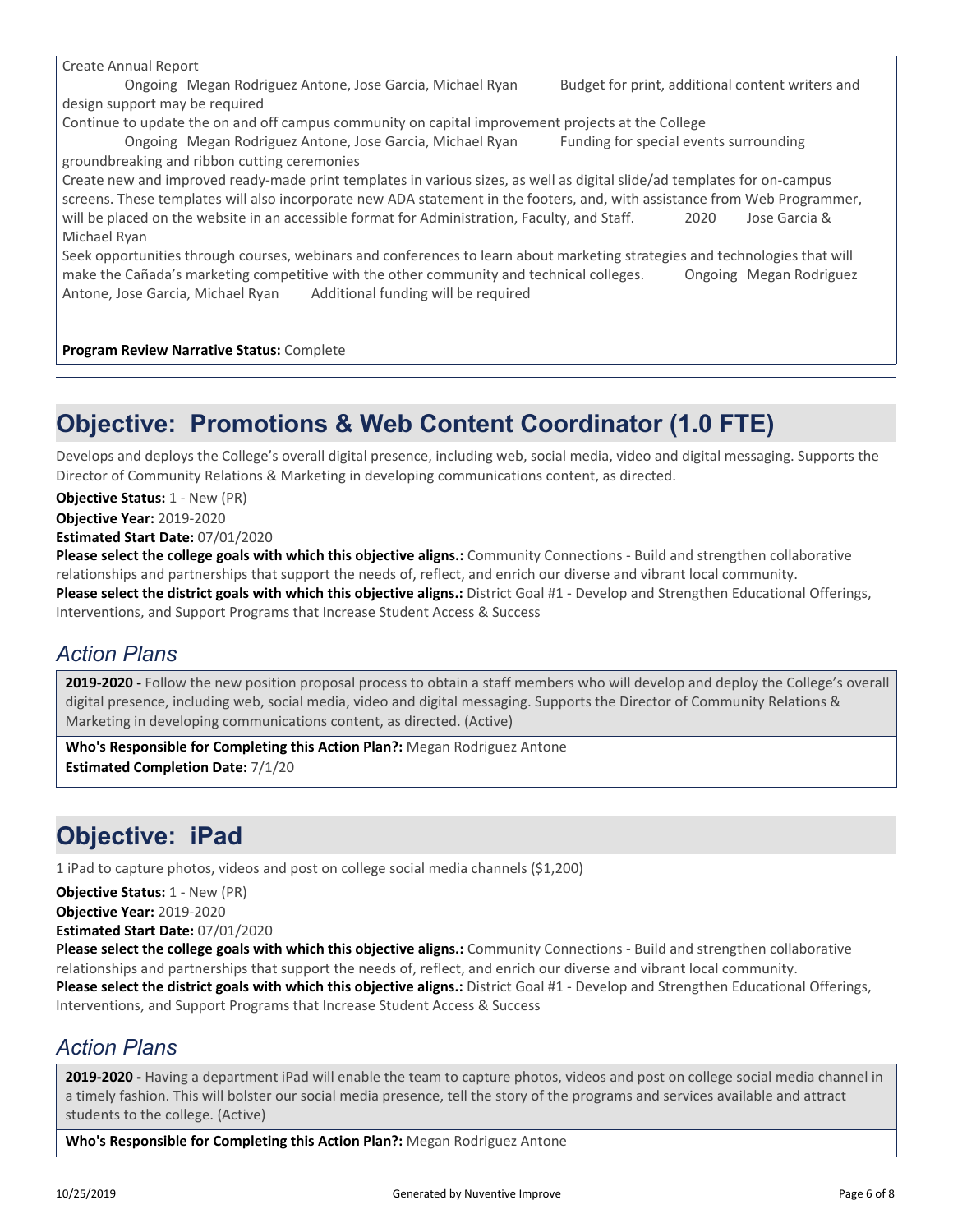# **CAN Program Review (Administrative) - Marketing & Outreach (Odd Year)**

**Estimated Completion Date:** 7/1/20

### **Objective: Office Space**

One collaborative space for entire the team to work together, creating a hub for creativity, idea sharing and optimal productivity.

**Objective Status: 1 - New (PR)** 

**Objective Year:** 2019-2020

**Estimated Start Date:** 11/01/2019

**Please select the college goals with which this objective aligns.:** Community Connections - Build and strengthen collaborative relationships and partnerships that support the needs of, reflect, and enrich our diverse and vibrant local community. **Please select the district goals with which this objective aligns.:** District Goal #1 - Develop and Strengthen Educational Offerings, Interventions, and Support Programs that Increase Student Access & Success

#### *Action Plans*

**2019-2020 -** Housing the entire Marketing team (staff & student assistants) in one collaborative space will help the team to work together, creating a hub for creativity, idea sharing and optimal productivity. (Active)

**Who's Responsible for Completing this Action Plan?:** Megan Rodriguez Antone **Estimated Completion Date:** 7/1/20

## **Objective: Funding for Student Assistants**

Funds to increase student assistant hours to assist in completing marketing requests on behalf of the campus community. This way, the staff can focus its efforts on developing marketing aimed to increase public awareness and support of College's programs, services, and activities to support enrollment efforts. (\$5,000)

**Objective Status:** 1 - New (PR)

**Objective Year:** 2019-2020

**Estimated Start Date:** 07/01/2020

**Please select the college goals with which this objective aligns.:** Community Connections - Build and strengthen collaborative relationships and partnerships that support the needs of, reflect, and enrich our diverse and vibrant local community. **Please select the district goals with which this objective aligns.:** District Goal #1 - Develop and Strengthen Educational Offerings, Interventions, and Support Programs that Increase Student Access & Success

### *Action Plans*

**2019-2020 -** The Marketing Dept does not have the adequate amount of staff needed to fulfill marketing requests from the campus community in a timely manner. Additional funds to increase student assistant hours will assist Marketing staff in completing marketing requests on behalf of the campus community. (Active)

**Who's Responsible for Completing this Action Plan?:** Megan Rodriguez Antone **Estimated Completion Date:** 7/1/20

# **Objective: New Color Printer for Graphic Design**

1 color printer to print proofs of graphic design (\$900)

**Please select the college goals with which this objective aligns.:** Community Connections - Build and strengthen collaborative **Objective Year:** 2019-2020 **Estimated Start Date:** 07/01/2020 **Objective Status:** 1 - New (PR)